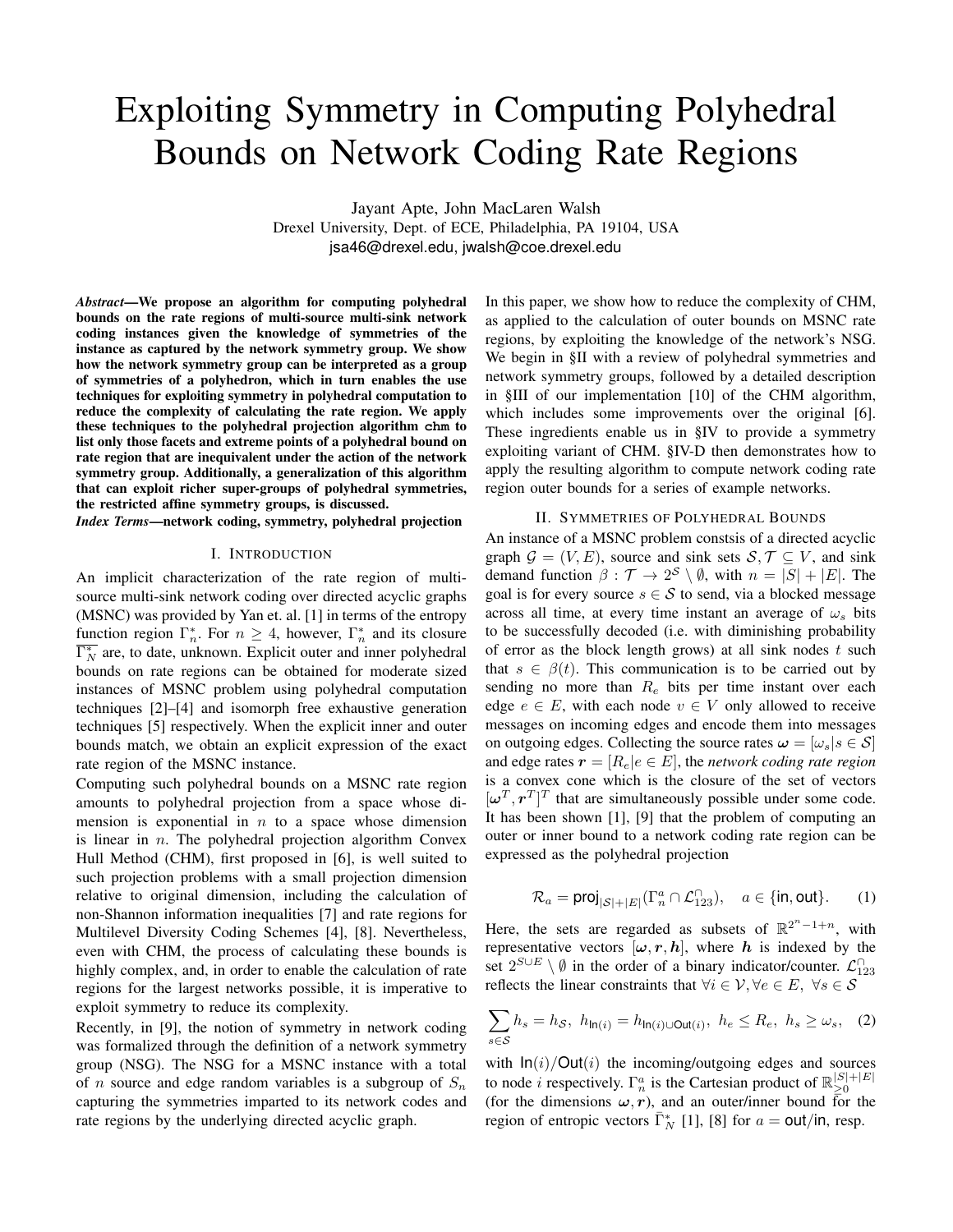#### *A. Network Symmetry Groups*

A *network symmetry*, as defined in [9], is special type of permutation of the set  $S \cup E$ , i.e. a special type of bijection  $\sigma$ :  $\mathcal{S} \cup E \rightarrow \mathcal{S} \cup E$ . Under the action of this permutation, the vector  $[\boldsymbol{\omega}^T, \boldsymbol{r}^T, \boldsymbol{h}^T]^T$  is mapped to a new vector  $\sigma([\boldsymbol{\omega}^T, \boldsymbol{r}^T, \boldsymbol{h}^T]^T) =$  $\left[\tilde{\boldsymbol{\omega}}^T, \tilde{\boldsymbol{r}}^T, \tilde{\boldsymbol{h}}^T\right]^T$  with  $\tilde{\omega}_s = \omega_{\sigma(s)}, \ \forall s \in \mathcal{S}, \ \tilde{r}_e = r_{\sigma(e)}, \ \forall e \in E$ and  $\tilde{h}_{\mathcal{A}} = h_{\sigma(\mathcal{A})}, \ \forall \mathcal{A} \subseteq \mathcal{S} \cup \tilde{E}$ . Any reasonable inner or outer bound on entropy should be symmetric in the labels of the random variables and should satisfy  $\sigma(\Gamma_n^a) = \Gamma_n^a$  for any such permutation  $\sigma$ . Any such permutation that also leaves  $\mathcal{L}_{123}^{\cap}$ setwise invariant, i.e. with  $\sigma(\mathcal{L}_{123}^{\cap}) = \mathcal{L}_{123}^{\cap}$  is called a *network symmetry*, and the collection of all network symmetries form the *network symmetry group* (NSG) with the operator of composition. Because the independence requirement for the



 $\langle (2,3)(a,b),(1,2)(b,c) \rangle \langle (2,3)(b,c),(1,2)(a,b) \rangle \langle (2,3)(b,c),(1,2)(a,b) \rangle$ Figure 1: Six instances of 3-source 3-encoder I-DSC problem that have NSG of order 6. The NSGs were computed via a construction given in [9] using graph automorphism algorithms implemented in SageMath [11]. The generators of respective NSGs are specified below each figure, written in the form of permutations of subscripts of random variable associated with sources  $({1, 2})$  and encoders  $({a, b, c})$ 

sources must be stabilized under this requirement, any such NSG must satisfy  $\sigma(S) = S$  and  $\sigma(E) = E$ . [9] shows that the NSG for the network coding problem  $(G, \mathcal{S}, \mathcal{T}, \beta)$ can be calculated as the subgroup of the automorphism group of the line graph of a circulation graph formed from  $\mathcal G$  and  $\beta$ that setwise stabilizes  $S$  and  $E$ . Fig. 1 provides several small examples of NSGs.

#### *B. Polyhedral Symmetries*

In what follows, boldface capital and small letters denote matrices and column vectors resp. and  $\mathbb{N}_n$  refers to the set  $\{1, \ldots, n\}$ . A polyhedron  $\mathcal{P} \subseteq \mathbb{R}^d$  [12] can be represented either as the intersection of a finite number of closed halfspaces,  $\mathcal{P} = \mathcal{P}(\mathbf{H}, \mathbf{z}) = \{ \mathbf{x} \in \mathbb{R}^d | \mathbf{H} \mathbf{x} + \mathbf{z} \geq \mathbf{0} \},\$ referred to as its inequality representation, or, equivalently, as the sum of the convex hull of a finite set of extreme points and the conic hull of a finite set of extreme rays,  $\mathcal{P} = \text{conv}(\mathbf{V}) + \text{cone}(\mathbf{Y}), \mathbf{V} \in \mathbb{R}^{d \times t}, \mathbf{Y} \in \mathbb{R}^{d \times t'}$ , referred to as its extremal representation. Here  $conv(\cdot)$  and  $cone(\cdot)$ refer to the convex and conic hull of the column vectors of

V and Y, respectively. If  $t' = 0$ , we call the polyhedron a *polytope* while if  $t = 0$ , we call it a *polyhedral cone*. We denote homogenization of a polyhedron (see [12]) as homog( $P$ ) and the polar of a polyhedral cone as  $P^{\circ}$  ([13], §14). For a polyhedral cone  $\mathcal{P} = \mathcal{P}(\mathbf{A}, \mathbf{0}) = \text{cone}(\mathbf{Y})$ , the polar  $\mathcal{P}^{\circ} = \mathcal{P}(\mathbf{Y}^T, \mathbf{0}) = \text{cone}(\mathbf{A}^T)$ . For such a cone,  $\mathbf{A}, \mathbf{Y}$ are said to form a *double descriptions (DD) pair* [14].

Given a polyhedral cone  $P$  with extreme ray representatives the columns of Y labeled by set  $\mathbb{N}_K$ , the *restricted symmetries* [15], of P can be defined as those bijections  $\sigma : \mathbb{N}_K \to \mathbb{N}_K$ such that there exists a  $d \times d$  matrix  $\mathbf{T} \in \mathbb{R}^{d \times d}$  for which  $y_{\sigma(i)} = Ty_i$  for all  $i \in [K]$ .

The set of all such restricted symmetries of a polyhedral cone  $P$  form a group, with matrix multiplication as its operation, called the *restricted symmetry group* (RSG). The RSG can be computed via the automorphism group of an appropriately constructed edge-colored graph [15], and can be applied to general polyhedra through their homogenization into polyhedral cones. For full dimensional polytopes  $P$  with extreme points the columns of V, the RSG of homog( $P$ ), denoted by  $G_{rs, \text{homog}(\mathcal{P})}$ , is equivalent (isomorphic) to the *affine symmetry group* (ASG) of P, defined as  $G_{a,\mathcal{P}} \hspace{2mm} = \hspace{2mm} \big\{[\mathbf{b},\mathbf{T}] \in \mathbb{R}^{d \times d+1} \, | \mathbf{T} \in GL_d(\mathbb{R}), \; \mathbf{T}\mathcal{P} + \mathbf{b} = \mathcal{P} \big\},$ where  $GL_d(\mathbb{R})$  is the general linear group.

#### *C. NSGs and polyhedral symmetries*

Since the NSG induces a permutation of the vectors  $[\boldsymbol{\omega}^T, \boldsymbol{r}^T, \boldsymbol{h}^T]^T \in \Gamma_n^a \cap \mathcal{L}_{123}^{\cap}$  it forms a subgroup of the RSG of  $\Gamma_n^a \cap \mathcal{L}_{123}^{\cap}$  associated with affine transformations  $[\mathbf{b}, \mathbf{A}]$  that are linear (i.e.  $\mathbf{b} = \mathbf{0}$ ) and with **A** the permutation matrix (whose columns are permuted columns of the identity matrix) such that  $\sigma([\omega^T, \mathbf{r}^T, \mathbf{h}^T]^T) = [\tilde{\omega}^T, \tilde{\mathbf{r}}^T, \tilde{\mathbf{h}}^T]^T$  as previously defined is equal to  $[\tilde{\omega}^T, \tilde{r}^T, \tilde{h}^T]^T = A[\omega^T, r^T, h^T]^T$ . Since the algorithms described in later sections are described for polytopes, we need to bound  $\Gamma_n^a \cap \mathcal{L}_{123}^{\cap}$  thereby transforming the problem into a polytope projection problem instead of a polyhedral cone projection problem. Fortunately, an unbounded polyhedron  $\mathcal C$  can be transformed to create a polytope  $\mathcal{B}(\mathcal{C})$  such that the projection of the unbounded polyhedron  $\mathcal{C}$ can be obtained from projection of  $\mathcal{B}(C)$ . While there are several such transformations, including the one in [6], we describe a transformation that is more efficient in terms of dimension of  $\mathcal{B}(\mathcal{C})$  (=d) and that also preserves restricted symmetries arising from Network Symmetry Groups.

Let  $Hx > 0$  be the inequality description associated with a polyhedral cone C. This cone can be transformed into a polytope  $\mathcal{C}' = \{ \mathbf{x} \in \mathbb{R}_{\geq 0}^d \mid \mathbf{H}\mathbf{x} \geq \mathbf{0} \land \mathbf{1}^t\mathbf{x} \leq 1 \}.$  If  $\{ \mathbf{x}_1, \ldots, \mathbf{x}_n \}$ are vectors in the directions of the extreme rays of  $C$  then the set of extreme points of C' is  $V = \{\frac{\mathbf{x}_1}{\mathbf{1}^t \mathbf{x}_1}, \dots, \frac{\mathbf{x}_n}{\mathbf{1}^t \mathbf{x}_n}\} \cup \{0\}.$ Futhermore, the set of extreme rays of  $\text{proj}_k(\mathcal{C})$  is equal to the conic independent subset of rays in the directions of the non-zero extreme points of  $\text{proj}_k(\mathcal{C}')$ .

A downside of utilizing the boundedness transform to solve the cone projection problem is that potentially there are extreme points of  $\textsf{proj}_k(\mathcal{C}')$  that are not conic independent, and thus not extreme rays of  $\text{proj}_k(\mathcal{C})$ . After CHM completes com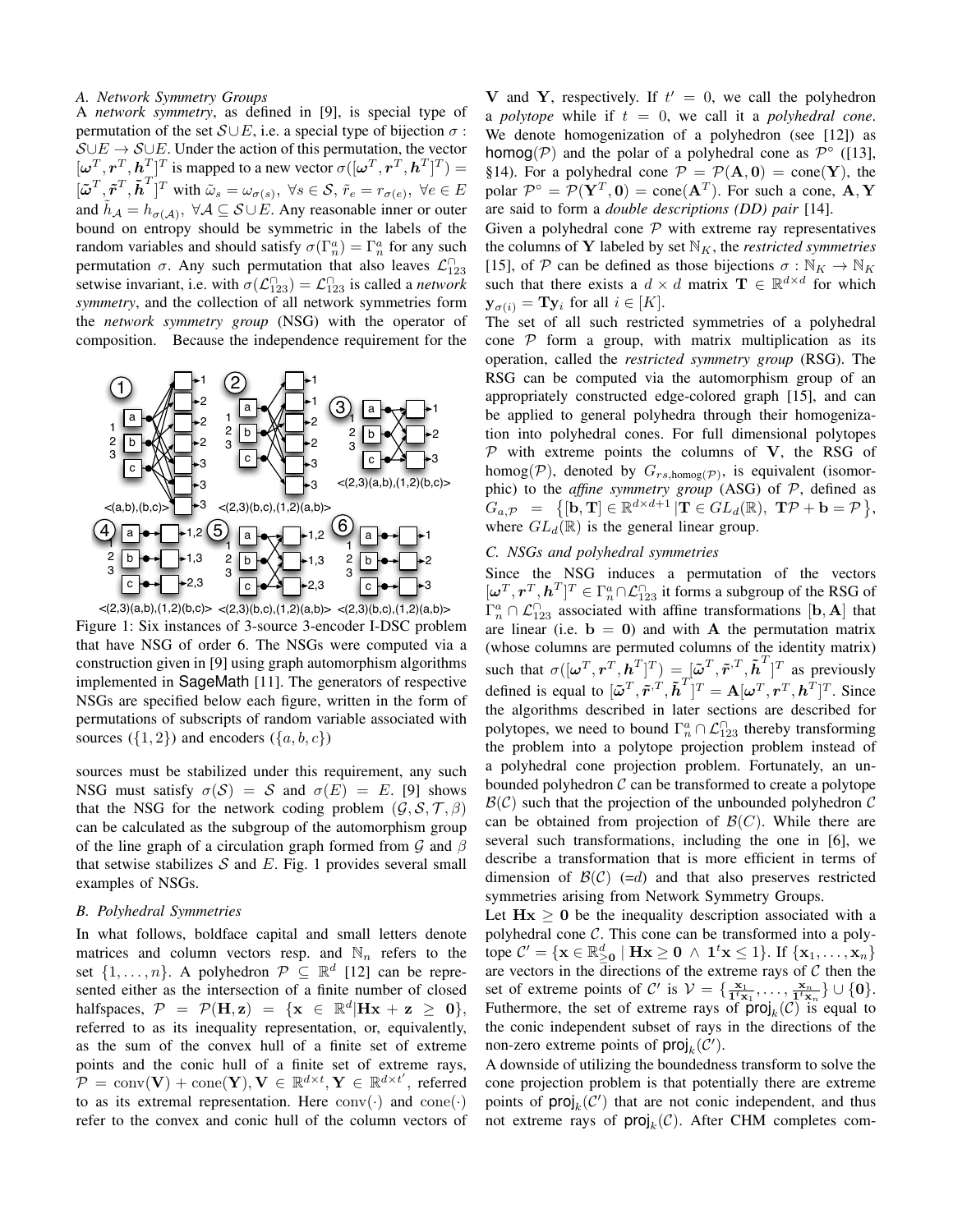puting the projection  $\text{proj}_k(\mathcal{C}')$ , its non-zero extreme points are relabeled as the extreme rays of  $\text{proj}_k(\mathcal{C})$ , and the set of homogenous inequalities of  $\textsf{proj}_k(\mathcal{C}')$  are relabeled as the inequalities of  $\textsf{proj}_k(\mathcal{C})$ .

When this boundedness transformation is applied to  $\Gamma_n^a \cap$  $\mathcal{L}_{123}^{\cap}$  we get a polytope  $\mathcal{P}$ . Each non-zero extreme point of  $\mathcal{P} = \Gamma_n^a \cap \mathcal{L}_{123}^{\cap} \cap \{\mathbf{1}_d^T[\boldsymbol{\omega}^T, \boldsymbol{r}^T, \boldsymbol{h}^T]^T \leq 1\}$  is the direction of an extreme rays of  $\Gamma_n^a \cap \mathcal{L}_{123}^{\cap}$  scaled to sum to one, and vice versa. Since the sum of an extreme ray direction is invariant under a permutation from the NSG, each NSG yields a permutation of the extreme points of  $P$ . Hence, the NSG gives a subgroup of the ASG of  $P$  based on the action of the network symmetries on the vectors  $[\boldsymbol{\omega}^T, \boldsymbol{r}^T, \boldsymbol{h}^T]^T$ . Furthermore, since each network symmetry is a permutation  $\sigma$  of the set  $S \cup E$ , and the projected polytope proj $_k(\mathcal{P})$  with  $k = |\mathcal{S}| + |E|$ , the NSG also forms a subgroup of the ASG  $\text{proj}_k(\mathcal{P})$ , again associated with linear transformations with permutation matrices. In this manner, the NSG gives both a subgroup G of the ASG for  $\text{proj}_k(\mathcal{P})$  and a subgroup  $G_o$  of the ASG for  $P$ , which, as we shall show in upcoming sections, can be utilized together with to calculate the rate region bound (1) with substantially lower complexity than the non-symmetry exploiting CHM.

#### III. THE CONVEX HULL METHOD

Convex Hull Method (CHM) [6] is an algorithm to project a polytope  $P$  in  $\mathbb{R}^d$  by building successively better inner bounds to the projected polytope  $\textsf{proj}_k(\mathcal{P}) \triangleq$  $\left\{ \mathbf{x} \in \mathbb{R}^k \middle| \exists \mathbf{y} \in \mathbb{R}^{d-k} \text{ such that } (\mathbf{x}, \mathbf{y}) \in \mathcal{P} \right\}$  via the solution of carefully selected linear programs over  $\mathcal{P}$ . The pseudocode for our implementation of [10] can be found in [16], and the sequence of bounds the algorithm creates when projecting the hypercube is depicted in Fig. 2.



Figure 2: (top) Sequence of inner bounds produced by CHM and (bottom) sequence of inner bounds produced by symCHM while projecting a 4-cube to 3 dimensions given the knowledge all 3! permutations of basis vectors of  $\mathbb{R}^3$  form restricted symmetries of projection

Note that we assume that the input polyhedron  $P$  is bounded and full-dimensional, so that the dimension of its affine hull is d. Tests for full-dimensionality and methods for the elimination of any redundant variables and inequalities of the input can be be implemented based on guidelines in [17].

The algorithm relies on the fact that, if  $c \in \mathbb{R}^k$ , then an extreme point that attains the solution to the linear program with cost vector c over  $\text{proj}_k(\mathcal{P})$  can be found by projecting the extreme point in  $P$  attaining to the solution of the linear program with cost vector  $[c_1^T, 0_{d-k}^T]^T$  over P, so that  $\min_{\mathbf{x} \in \text{proj}_k \mathcal{P}} \mathbf{c}^T \mathbf{x} = \min_{\mathbf{y} \in \mathcal{P}} [\mathbf{c}^T, \mathbf{0}_{d-k}^T] \mathbf{x}$ , and  $\arg\min_{\mathbf{x}\in\text{proj}_k\mathcal{P}} \mathbf{c}^T\mathbf{x} = \text{proj}_k \left(\arg\min_{\mathbf{y}\in\mathcal{P}}[\mathbf{c}^T,\mathbf{0}_{d-k}^T]\mathbf{x}\right).$ 

In order to obtain the initial inner bound for the process (proc. initialhull [16]), we first obtain two extreme points of  $\text{proj}_k \mathcal{P}$  by  $\text{proj}_k \arg \min_{\mathbf{y} \in \mathcal{P}} [-1, \mathbf{0}_{d-1}^T] \mathbf{y}$  and proj<sub>k</sub> arg min<sub>y∈</sub> $\mathcal{P}$ [1,  $\mathbf{0}_{d-1}^T$ ]y. We then select a hyperplane  $\{ \mathbf{x} \in \mathbb{R}^k \mid \mathbf{c}^T \mathbf{x} = b \}$  containing these points (proc. hyperplane [16]), and an additional new extreme points is obtained by either  $\text{proj}_k \arg \min_{\mathbf{y} \in \mathcal{P}} [\mathbf{c}, \mathbf{0}_{d-k}] \mathbf{y}$ or  $\text{proj}_k \arg \min_{\mathbf{y} \in \mathcal{P}} [-\mathbf{c}, \mathbf{0}_{d-k}] \mathbf{y}$ . A new hyperplane is found containing all of the extreme points and the process is repeated a total of k times, yielding  $k + 1$  extreme points giving a full dimensional initial inner bound. Given set V containing  $k+1$ convex-independent points in  $\mathbb{R}^k$ , computing the inequality description of the initial hull  $conv(V)$  corresponds to a  $k + 1 \times k + 1$  matrix inversion (proc. facets [16]).

At each stage of the algorithm, a DD pair is maintained for the current inner bound to  $proj_k \mathcal{P}$ . Each inequality in the inequality description of the inner bound carries with it a label, indicating whether or not it is terminal or nonterminal. The initial inner bound has all of its inequalities labelled as non-terminal. A non-terminal inequality  $\mathbf{c}^T \mathbf{x} \geq b$ is then selected (proc. isterminal [16]), and the associated linear program  $\min_{\mathbf{x} \in \mathcal{P}} [\mathbf{c}^T \mathbf{0}_{d-k}^T] \mathbf{x}$  is solved over the high dimensional polyhedron. If the solution obtained is  $b$ , the inequality is marked as terminal. Otherwise, the extreme point of  $P$ , say v, attaining the solution is projected to get a new extreme point  $proj_k$ **v** of  $proj_k$ **P**. The DD pair of the inner bound is then updated (proc. updatehull [16]) by adding the new extreme point, viewing it as a new inequality in the polar cone a single DD algorithm update step [14] (proc. DDiteration [16]), and any new inequalities thus introduced are marked as non-terminal. Then a new non-terminal facet is selected and the process is repeated until all of the facets are labelled as terminal, at which point the inner bound has been proven equal to  $proj_k \mathcal{P}$ .

### IV. SYMMETRY EXPLOITING CHM

In some polyhedral projection problems, including the motivating problem of outer bounding network coding rate regions, groups of symmetries of both the polyhedron to be projected and of its projection are known prior to the projection calculation. Knowledge of these symmetry groups can enable important complexity and memory reduction enhancements to polyhedral projection algorithms such as CHM. In this section we will detail how to achieve these improvements by describing a symmetry exploiting CHM. In keeping with the ordinary CHM algorithm, we will begin by assuming that we must project a polytope  $P$  to proj<sub>k</sub> $P$ . Additionally, we also have groups  $G_o$ , G of known affine symmetries of  $\mathcal{P}, \text{proj}_k(\mathcal{P})$ , respectively, that are possibly subgroups of the full ASGs of these sets.

Before we describe symmetry exploiting CHM and detail the enhancements the symmetry knowledge enables, we define some terminology related to the action of ASGs on sets of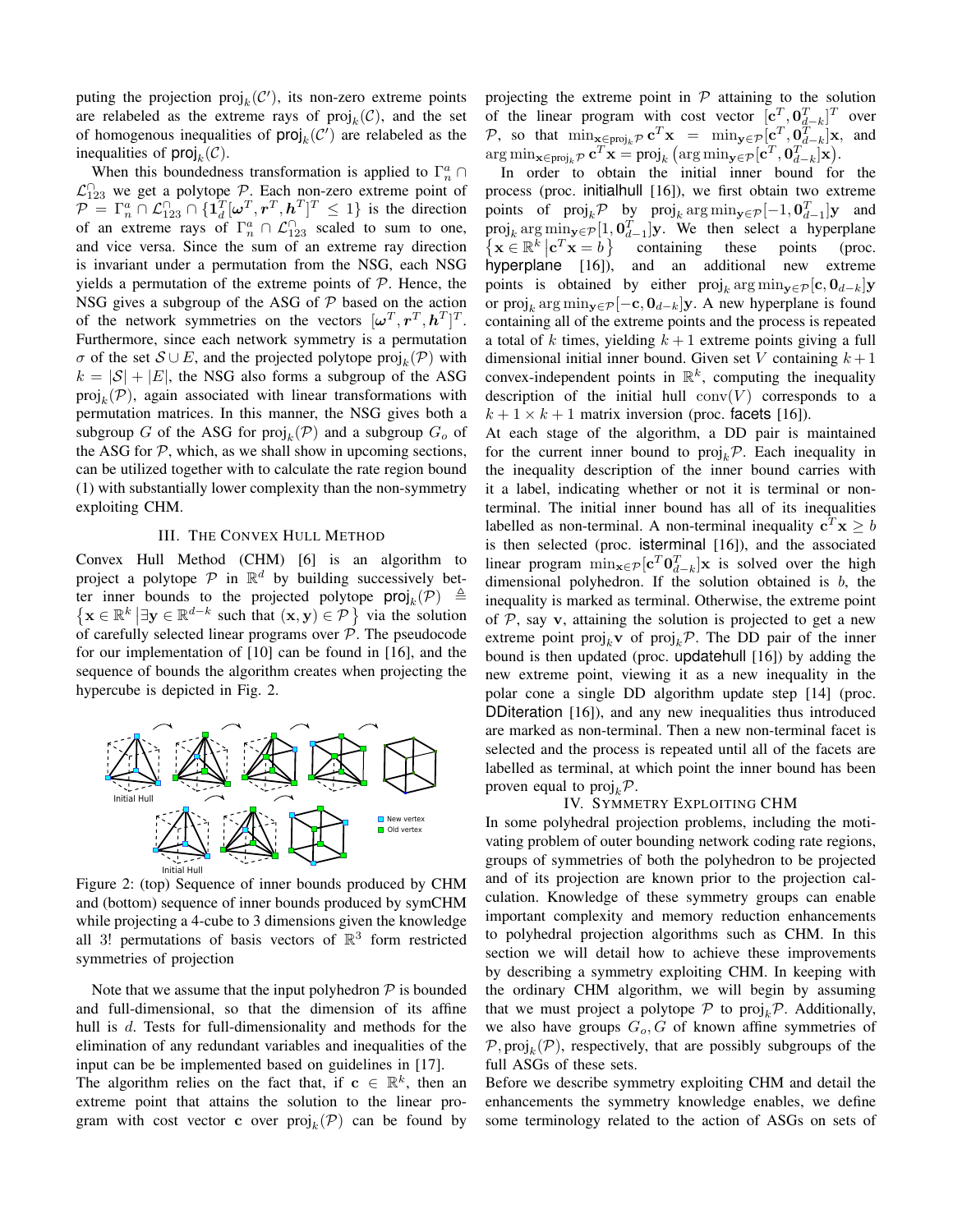vertices and facets of a polytope. The terminology that follows is described for an arbitrary polytope  $P$  whose ASG (or a subgroup of it  $G$ ) is known. Let V and H be the set of vertices and facets respectively of  $P$ . For an affine symmetry  $g \in G$ and a vertex v of  $P$  denote by  $v<sup>g</sup>$  to be the vertex to which v maps to under action of g and let  $\mathbf{v}^G$ , the *orbit* of **v** under G, be the set of all vertices to which v can map to under action of  $G$ .  $v^G$  contains all vertices that are  $G$ -equivalent to **v**. The set of all orbits in  $V$  under action of G forms a partition of  $V$  and is denoted as  $\mathcal{O}_V$ . Since each facet is simply the convex hull of a collection of vertices, the action of the ASG can be extended to H i.e. we define the orbit of a facet  $h \in H$  denoted as  $h^G$ and  $\mathcal{O}_H$  to be set of all orbits of facets. The transversal  $\mathcal T$ of a set of orbits  $\mathcal O$  is a set containing one representative per orbit in  $\mathcal{O}$ , and transversals of  $\mathcal{O}_V$  of  $\mathcal{O}_H$  are denoted as  $\mathcal{T}_V$ and  $\mathcal{T}_H$  respectively. By storing transversals of the inequality and vertex orbit sets, we can substantially reduce the space required for working with highly symmetric polyhedra.

The next few subsections outline how symmetry exploiting CHM works, while additionally describing the each of the complexity improvements that the modifications enable.

#### *A. Reducing the Number of LPs Solved*

Just as in CHM, symmetry exploiting CHM (symCHM) builds a sequence of progressively better inner bounds to  $\text{proj}_k(\mathcal{P})$ . However, in symCHM, each inner bound obtained is selected to be symmetric under the action of  $G$ , and the set of inequalities and extreme rays in its DD pair is represented exclusively by transversals  $\mathcal{T}_H, \mathcal{T}_V$ . The transversal  $\mathcal{T}_H$  of the facets of the inner bound carries with it an indicator variable indicating if it is terminal or non-terminal. At an intermediate step in the algorithm, a non-terminal facet  $c^T x \geq b$  is selected from the current inner bound's facet transversal  $\mathcal{T}_H$ . Just as in CHM, the linear program  $\min_{\mathbf{y} \in \mathcal{P}} [\mathbf{c}^T, \mathbf{0}_{d-k}^T] \mathbf{y}$  is solved, and if the result is  $b$ , the facet is marked as terminal. If the result is not  $b$ , the projection of the extreme point attaining the minimum,  $proj_k arg min_{\mathbf{y} \in \mathcal{P}} [\mathbf{c}^T, \mathbf{0}_{d-k}^T] \mathbf{y}$ , is added to the transversal  $T_V$ . This act of adding this single extreme point v to the inner bound's vertex transversal has the same effect as having added the entire orbit  $v^G$  to the full list of extreme points in CHM. In ordinary CHM, to add each of these extreme points,  $|v^G|$  linear programs would have had to be solved to obtain these extreme points, but in symCHM, only one LP is required to obtain all of them. to *H* i.e. we define the orbit of a facet  $h \in H$  denoted as  $h^G$ <br>and  $O_H$  to be set of all orbits of facets. The transversal  $\tau$ <br>of a set of orbits  $O$  is a set containing one representative per<br>from  $h$  or  $O_H$  or  $O_H$ 

# *B. Reducing the Number & Size of Double Descriptions Steps*

When the new extreme point  $v$  is added to the transversal  $\mathcal{T}_V$ , the transversal of the inequalities  $\mathcal{T}_H$  must be updated (proc. symupdatehull [16]) to reflect the new inequalities that the addition of the extreme points  $v<sup>G</sup>$  to the symmetric inner bound creates (we call this new polytope the *symmetric improvement*). In ordinary CHM, this would have been done through of  $|v^G|$  steps of the DD method applied to the complete inequality description of the symmetric inner bound. However, based on Lemma 1, which is the same insight from which the incidence decomposition method [15] for



Figure 3: Comparison of number of LPs solved in chm vs symchm for computing  $\Gamma_n^{\text{out}}$  for non-isomorphic I-DSC instances with NSG of order  $6. d$  is the dimension of LP solved. In this instance, every LP solved with symchm is of smaller dimension than those solved in ordinary chm.

we can often utilize far fewer DD steps (proc. symDD [16]) to obtain the new facets that must be added to the transversal. **Lemma 1.** Let  $\mathcal{P}_k^{(\ell)}$  be an inner bound on  $proj_k(\mathcal{P})$  whose **Lemma 1.** Let  $r_k$  be an unter-bound on  $\text{proj}_k(r)$  whose<br>ASG has  $G_p$  as a subgroup, and let **v** be a new vertex of a *symmetric improvement*  $P_k^{(\ell+1)}$  $\int_k^{(\ell+1)}$ . If, in  $\mathcal{P}_k^{(\ell+1)}$  $\{f_1, \ldots, f_t\}$  *is the set of facets incident to* **v** *then,*  $\{f_1^g, \ldots, f_t^g\}$  *is the set of* facets incident to  $v^g$ .

Lemma 1 ensures that as long as we calculate the facets of  $\mathcal{P}_k^{(\ell+1)}$  $\kappa_k^{(k+1)}$  incident to **v** correctly, and include any of these facets that are G-inequivalent into the new transversal  $\mathcal{T}_H$  after removing those non-terminal inequalities that the new extreme points violate, the new facet transversal will reflect all of the G-inequivalent facets of  $\mathcal{P}_k^{(\ell+1)}$  $k$ <sup>( $k+1$ </sup>). The key issue in calculating the facets incident to **v** in  $\mathcal{P}_k^{(\ell+1)}$  $k^{(\ell+1)}$  correctly is that there may be some vertices in  $\mathbf{v}^G \setminus {\{\mathbf{v}\}}$  that are adjacent to **v**. To check to see if this is the case, and if so, which ones, passing to the homogenized polar  $C = \text{homog}(\mathcal{P}_k^{\ell})^{\circ}$ , we can determine the set  $\mathcal{A} = \{ \mathbf{z} \in \mathbf{v}^G \setminus \{ \mathbf{v} \} \big| \min_{\mathbf{x} \in \mathcal{C}_{\mathbf{v}^=,\setminus \mathbf{z}}}[1 \; \mathbf{z}^T] \mathbf{x} < 0 \, \}$  where

$$
\mathcal{C}_{\mathbf{v}^=,\setminus\mathbf{z}} = \mathcal{C} \cap \{ [1 \ \mathbf{v}^T | \mathbf{x} = 0 \} \bigcap_{\mathbf{w} \in \mathbf{v}^G \setminus \{\mathbf{z}, \mathbf{v}\}} \{ [1 \ \mathbf{w}^T | \mathbf{x} \ge 0 \} \tag{3}
$$

(see proc. repDD [16]). Next the rays of  $C_{\mathbf{v}^+} = \mathcal{C} \cap \{ [\mathbf{1} \mathbf{v}^T] \mathbf{x} =$ 0} are determined through an ordinary DD step adding  $\{[1 \mathbf{v}^T] \mathbf{x} \ge 0\}$  to C. These rays are further refined by adding the inequalities  $\{[\mathbf{1} \mathbf{w}^T] \mathbf{x} \geq 0\}$  for each  $\mathbf{w} \in \mathcal{A}$  if any, through |A| further DD steps. The new inequality transversal of  $\mathcal{P}_k^{(\ell+1)}$ k is created by removing any G-equivalent inequalities from  $\mathcal{P}_k^{\ell}$ 's removed (as rays in the homogenized polar) in these  $|A| + 1$  DD steps, and by adding the representatives of the new rays introduced at the end of these  $|\mathcal{A}| + 1$  DD steps. The consideration of symmetry in this step of updating the

inequality description of the inner bound just described both reduced the number of DD steps required for CHM and their size. Indeed, only  $|A|+1$  DD steps must be performed to find the result of adding  $|v^G|$  new extreme points. Also, the size of each these DD steps is substantially smaller, since the cone  $\mathcal{C}_{v}$  is being dealt with in the  $|\mathcal{A}|$  latter DD rather than  $\mathcal{C}$ .